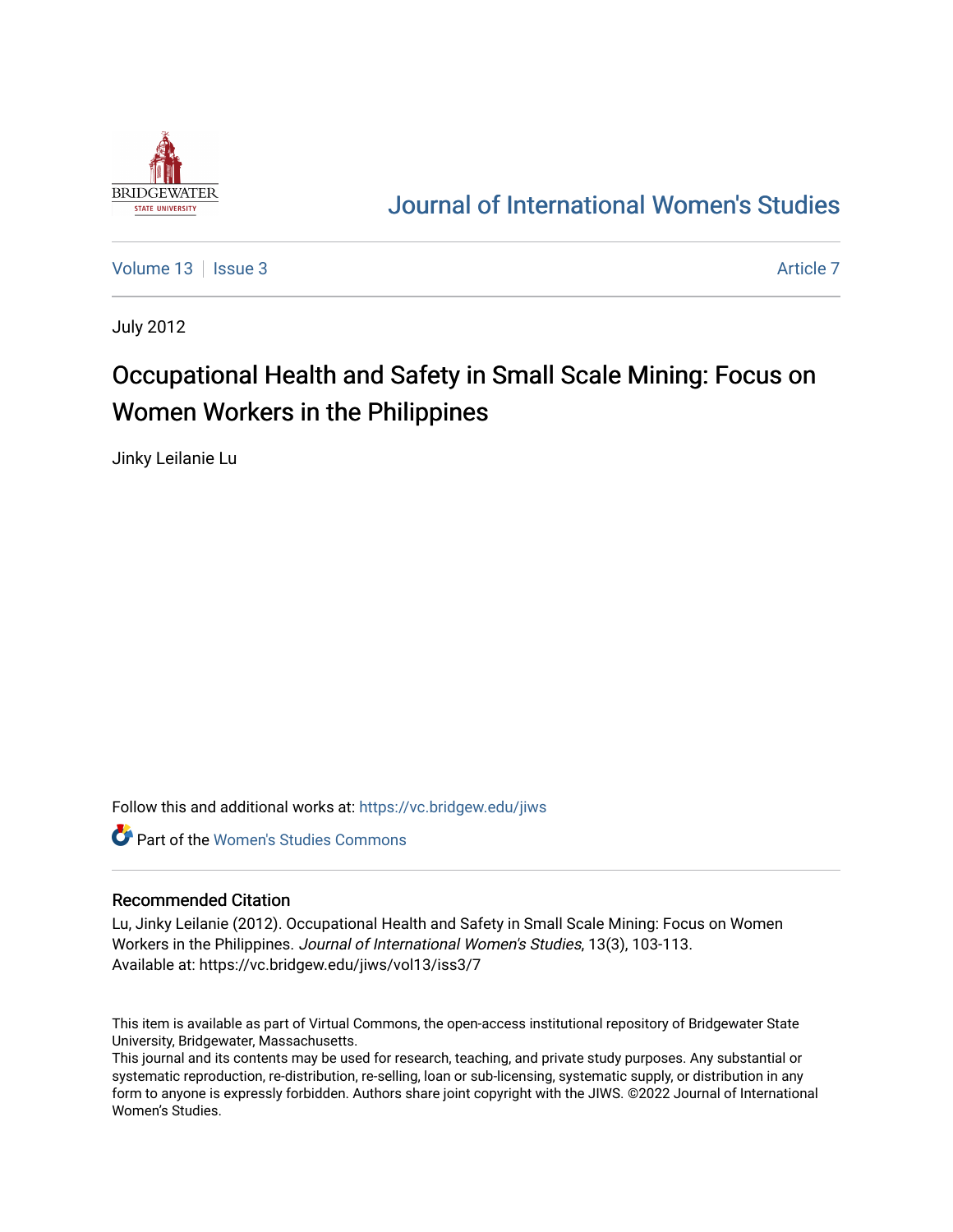This journal and its contents may be used for research, teaching and private study purposes. Any substantial or This journal and its concents hay be a steed in Free Health is represented to the redistribution of distribution in any form systematic reproduction, Health Bull Scale Mining, and Safety in Supply or distribution in any fo to anyone is expressly forbidden. ©2012 Journal of International Women's Studies.

#### **Occupational Health and Safety in Small Scale Mining: Focus on Women Workers in the Philippines**

By Jinky Leilanie  $Lu<sup>1</sup>$ 

#### **Abstract**

This study highlights women's participation in small scale mining, and their occupational safety and health conditions. Small scale mining is a significant source of income in many developing countries such as the Philippines, Papua New Guinea, Bolivia, Colombia, Indonesia, Mali, and Zimbabwe. In the Philippines, small-scale mining has been the leading occupational group among all mineral industries. However, data show that women face many issues in mining such as double burden of work-home responsibilities, chemical exposure to either cyanide or mercury used in extracting gold, dust from manganese and other minerals, and respiratory and systemic diseases from toxic chemical exposures. Mining work is also labor-intensive and hazardous. Women work longer hours and have no social safety net. Gender sensitive strategies on occupational health and safety of women in small scale mining should be implemented. For long term development goals, women should be given alternative and more environmentally sustainable forms of employment. Gender equality and equity should always accompany any policy response as the impact goes beyond the employment and labour sector, to the overall stability of society considering the varied roles and functions that women take in both the public and private spheres of life.

*Keywords*: Small Scale Mining, Women in Mining, Occupational Health and Safety, Policy Directives in Mining, Artisanal Mining

#### **Introduction**

 $\overline{a}$ 

Small scale mining is defined as a single unit mining operation with an annual production of unprocessed material of 50,000 tons or less. It is usually characterized as informal, illegal and unregulated by government, undercapitalized, utilizing simple tools and lacking in technology, and hazardous under labor intensive conditions. However, it is a source of income for those living in rural, remote, and poor areas of the country (Shoko, 2002). Small scale miners are described as poor people or small groups who are largely dependent on mining for sustenance (Aryee et. al., 2003 and Asia Pacific Learning Event, 2005).

Small scale mining is a significant source of income in many developing countries such as Papua New Guinea, Bolivia, Colombia, Indonesia, Mali, the Philippines, and Zimbabwe (Shoko, 2002). In the Philippines, small-scale mining has been the leading occupational group among all mineral industries (Caballero, 1996).

Small scale and artisanal mining plays an important role in the Philippines' local revenue and currently employs 300,000 miners. About 80% of the country's gold supply come from small scale mining, making the country one of the top gold producers in the world (Zubiri, 2010). The Philippines earned P49.8B (USD1.1billion) gold produce. Of

<sup>1</sup> Research Professor 7, Institute of Health Policy and Development Studies, Environmental and Occupational Health Study Group, National Institutes of Health, University of the Philippines Manila jinky\_lu@yahoo.com.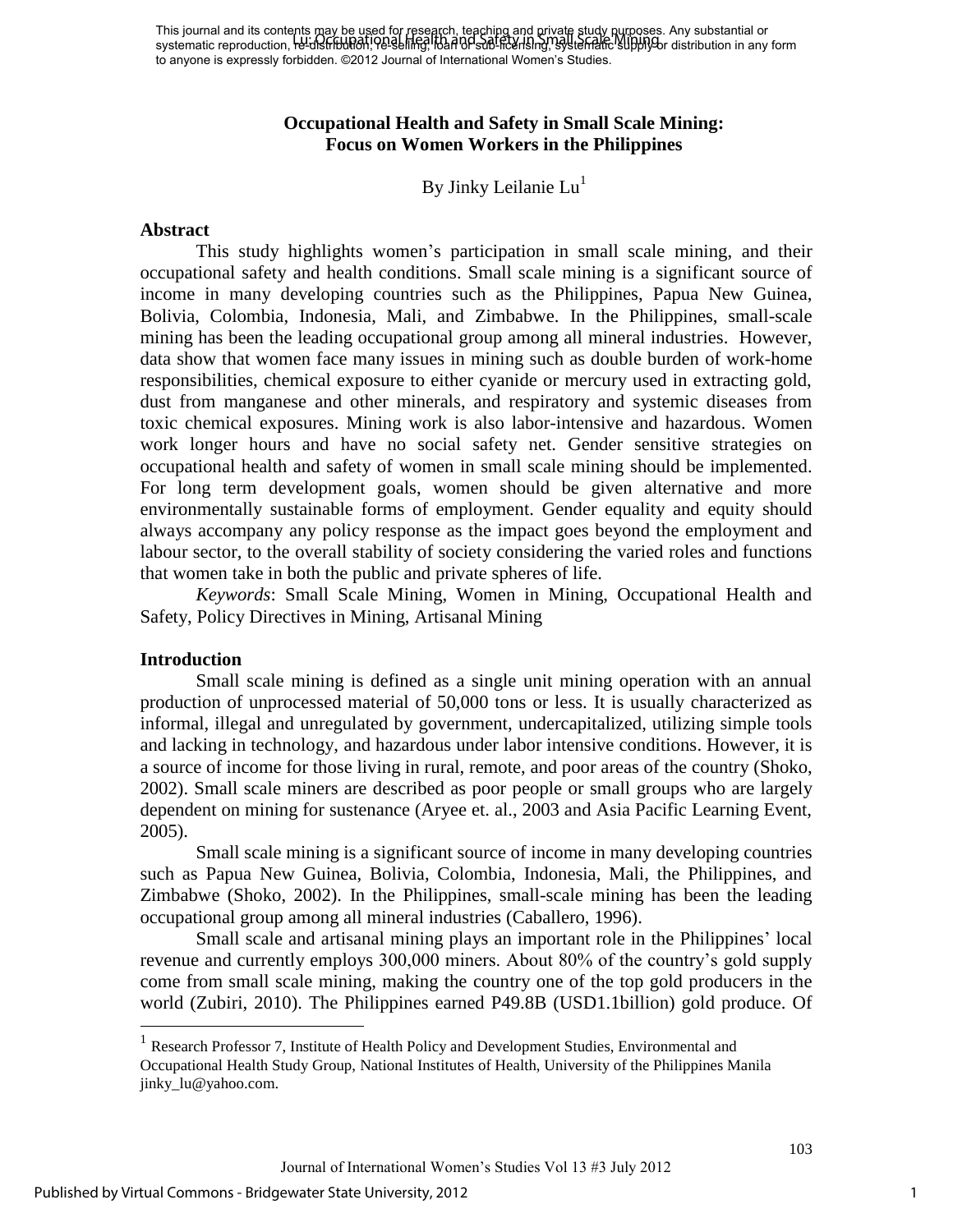this, P19.3B came from small scale gold mining. The trajectory is that the production of small scale mining will be constantly increasing while that of large scale mining will decrease (Zubiri, 2010).

Although women play significant roles in small scale-mining activities, they are rarely recognized as "miners." Consequently, the roles of women in small scale-mining have been largely overlooked by policy makers (Yakovleva, 2007). This study was conducted to look into the occupational health and safety issues of women engaged in small scale mining in the hope of increasing awareness on their plight. Likewise, the social, political, economic and gender issues associated with mining were put to light for consideration in the regulatory and policy frameworks of both local and national governments.

## **Methodology**

This was an assessment of the state of occupational safety and health in small scale mining in general and particularly focused on women, based on secondary data. National data were taken from agencies such as Mines and Geosciences Bureau, Department of Environment and Natural Resources, Environmental Management Bureau, Occupational Safety and Health Center, Department of Labor and Employment, and other local agencies involved in occupational safety of women in mining. Civil society data and those from non government organizations were also analyzed.

## **Results and Discussion**

The Philippine government fully supports the development of its small-scale mining industry. This is clearly manifested in its developmental directives such as the enactment of specific small-scale mining laws and regulations, including a separate set of safety rules; establishment of small-scale mining unit within the Mines and Geoscience Bureau to support and regulate the sector; and decentralization of the issue and control of small-scale mining permits and licenses through local government units. Presidential Decree No. 1899 also establishes small-scale mining as a new dimension in mineral development. Republic Act No. 7076 otherwise known as the *People's Small-Scale Mining Act of 1991*.

Technology employed in small scale mining includes traditional pick-and-shovel concerns. Mining practices of small-scale miners are mostly open-cast or quarrying operations. But underground mining (stoping) methods can also be seen for the gold mines. Gold-processing techniques include the more sophisticated gold-recovery methods involving cyanide digestion followed by precipitation with zinc dust or with activated carbon. Otherwise, the general method of gold recovery is through gravity-concentration process using pans and sluice boxes. An amalgamation process is also applied particularly in gold-rush areas (Saarkoppel, et al., 2005).

The mining process in small scale mining is very tedious. A tunnel is constructed using a sharp metal pounded by a hammer manually by miners after which they collect samples of ore and test them if they contain gold. They collect more ores and crush them in a ball mill. The crushed ores are collected and mixed with nitiric acid to separate gold from other minerals such as silver and copper. The purified product is mixed with lime and burned to purify it more and to liquefy the gold as gold nuggets. The waste products of purification are processed further using cyanide or mercury to extract more gold.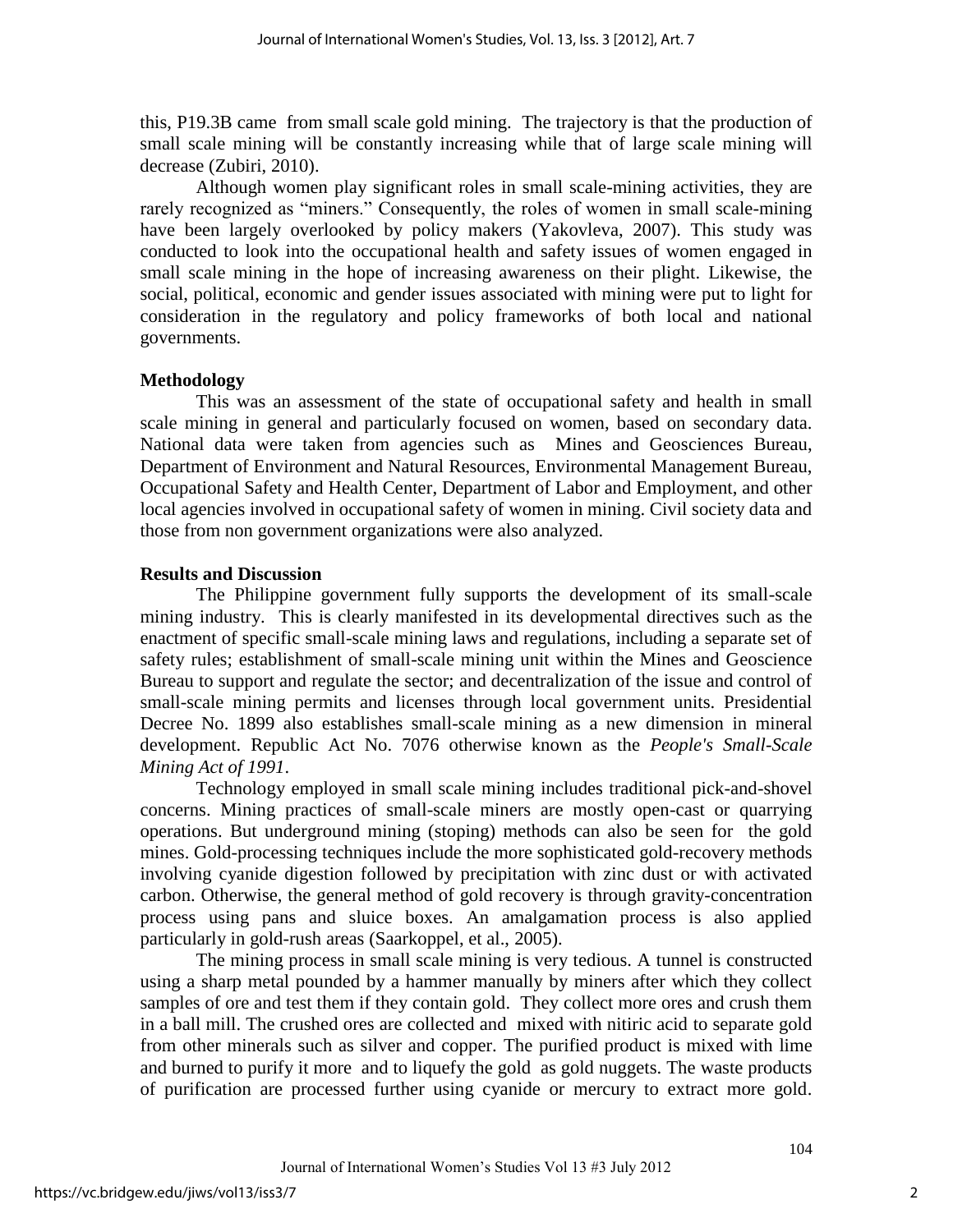Mercury is used to remove gold by forming a mercury-gold amalgam, which then is heated to purified gold. This is where cyanide or mercury contamination of the environment can occur (Hatheway, 2007).

Women are largely seen in the mining sector, particularly small scale mining. According to the International Labor Organization (ILO), 3.5 - 4.0 million women are engaged in mining activities out of the 11.5 - 13 million small scale miners. Africa has the highest percentage of female miners at 40-50%. In Zimbabwe, 50% of the small scale miners are women, 40% in Tanzania, and 30% in India (Nyambe and Amunkete, 2009). In Asia, less than 10% of miners are women and in Latin America, women comprise 10- 20% of the labor force in mining (Susapu and Crispin, 2001; Economic Commission for Africa, 2002). Generally, women work unofficially or are found at the lowest end of the sector's hierarchy, even though most of the mining activities are carried out by them (Dreschler, 2001). According to Chakravorty (2001), women are employed in mining activities because of their alleged feminine characteristics such as being assiduous, regular, and dependable. Their work comprises panning, hand sorting, picking, manual grinding/breaking of ores and stones, filling up the measuring boxes, transporting, and improving the quality of extracted minerals through blending. All of these activities are manually done (Chakravorty, 2001 and CASM, 2007). Guye (2001) reported that women involved in small scale mining in Burkina Faso performed 90% of mine ore processing activities.

Records from the Bureau of Labor and Employment Statistics (BLES) show that women are constantly employed in the mining industry (Table 1).

| $\sigma$ , $\sigma$ , $\sigma$ , $\sigma$ , $\sigma$ , $\sigma$ , $\sigma$ , $\sigma$ , $\sigma$ , $\sigma$ , $\sigma$ , $\sigma$ , $\sigma$ , $\sigma$ , $\sigma$ , $\sigma$ , $\sigma$ , $\sigma$ , $\sigma$ , $\sigma$ , $\sigma$ , $\sigma$ , $\sigma$ , $\sigma$ , $\sigma$ , $\sigma$ , $\sigma$ , $\sigma$ , $\sigma$ , $\sigma$ , $\sigma$ , $\sigma$ , $\sigma$ , $\sigma$ , $\sigma$ , $\sigma$ , $\sigma$ |                                 |
|----------------------------------------------------------------------------------------------------------------------------------------------------------------------------------------------------------------------------------------------------------------------------------------------------------------------------------------------------------------------------------------------------------------------|---------------------------------|
| Year                                                                                                                                                                                                                                                                                                                                                                                                                 | <b>Number of Women Employed</b> |
| 1999                                                                                                                                                                                                                                                                                                                                                                                                                 | 1169                            |
| 2001                                                                                                                                                                                                                                                                                                                                                                                                                 | 962                             |
| 2003                                                                                                                                                                                                                                                                                                                                                                                                                 | 755                             |
| 2005                                                                                                                                                                                                                                                                                                                                                                                                                 | 735                             |
| 2006                                                                                                                                                                                                                                                                                                                                                                                                                 | 707                             |

**Table 1. Women's Employment in the Mining Industry Employing 20 and Over: 1999-2006 (latest statistics)** 

Source: Bureau of Labor and Employment Statistics (BLES), 2010.

Comparing accidents in mining activities between developed and developing countries, the ILO reported that occupational fatality rate in small scale mining in developing countries rose up to 90 times higher than in industrialized countries. In the Philippines, based on the records of Mines and Geosciences Bureau (MGB) in the Cordillera Administrative Region (CAR), fatal accidents in small scale mines were higher than in the large scale mines (DENR-MGB, 2011). Each year in China, about 6,000 fatalities are recorded occurring in small scale mining and the main cause of deaths is gas or coal dust explosion. Other causes of deaths in other countries are mudslides and flooding. In Colombia, mudslides killed 100 gemstone miners in 1998. In Tanzania, 100 miners died due to flooding in 1997.

## *Small Scale Mining in the Philippines*

3

105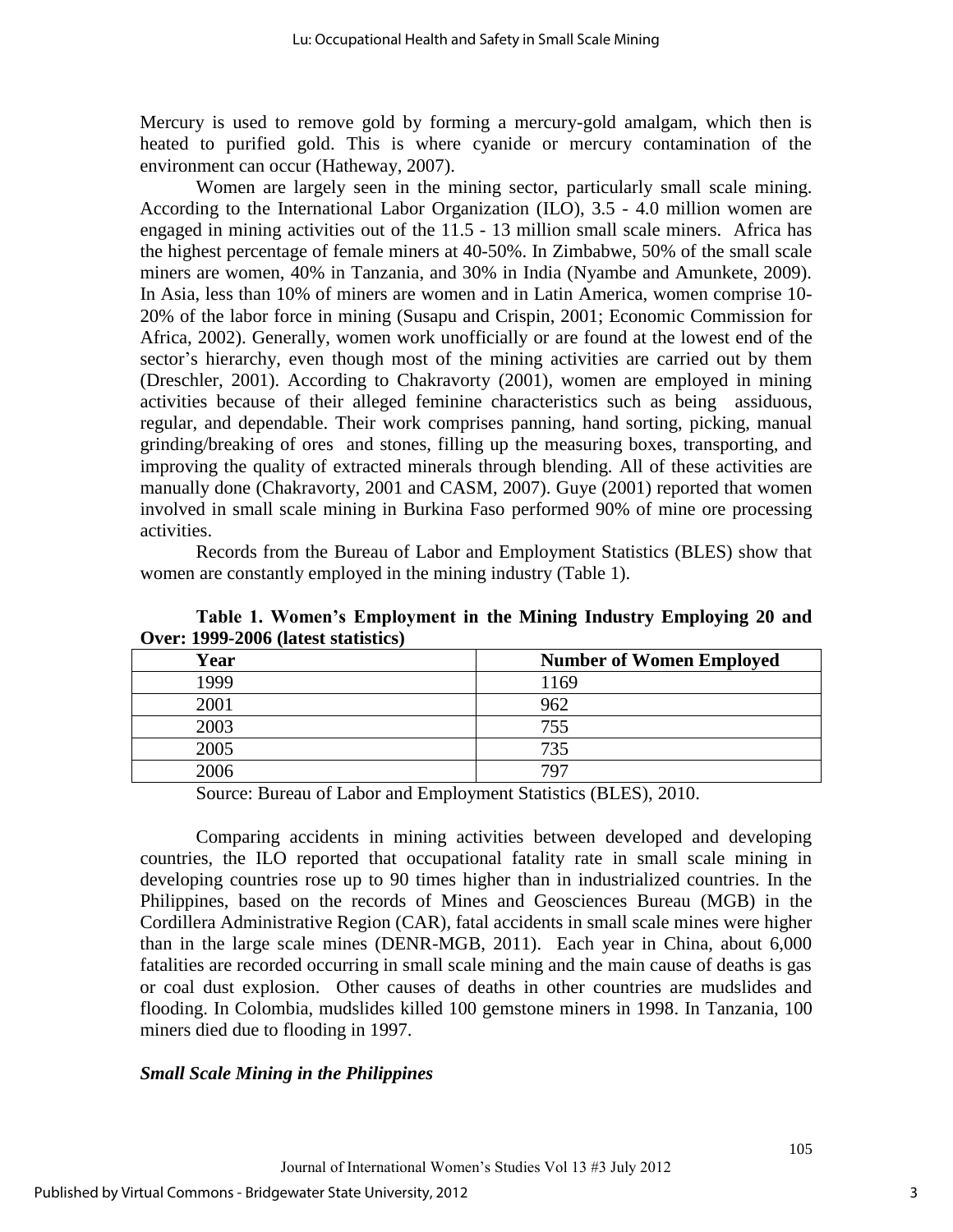Small scale mining in the Philippines has been a traditional livelihood and a family-based activity. The women perform precarious work such as handpicking and processing of the ores. Mineral processing which is mostly performed by women requires a lot of dexterity. It also requires patience which is why some aspect of the work is given to women (Hayes, 2008).

Caballero (1996) investigated small scale mining in one community in the Philippines in the province of Benguet. She noted that small scale mining has been a significant activity to this community and part of the tradition of the Kan-kanaey tribes in Benguet. The whole family is involved in the mining activity. Both men and women participate in the extraction of gold. The tools used are simple such as iron chisels, double sided iron hammers with a wooden handle, iron crow bars, iron shovels, and battery operated lamps. The women are primarily involved in ore processing while the men perform ore extraction, milling, gravitation, and panning to separate the gold from the ore. The ores are processed using small improvised crushers. After crushing, the ores are loaded in rod mills or ball mills for grinding. This is followed by smelting and processing wherein women do most of the work (Caballero, 1996).

Processing of the ore is usually done at home to fit into the household responsibilities of the women. Bringing the processing of ore to the home, however, also exposes the other members of the family to the hazards and chemical exposures inherent in mineral processing conducted in one of the mining sites in the Philippines showed that women worked in the milling process, specifically panning, and were exposed to mercury, a hazardous chemical (Bugnosen, 1998).

## *Small Scale Mining in other Countries*

In other countries, small scale mining was also reported to be labor intensive and hazardous. In Bolivia, women work as gravel scratchers and hand pickers. They work longer hours and are exposed to contaminated water without any protection. They sometimes work without pay as they merely help their husbands in the processing of ores. The health of these women are also compromised. For instance, women engaged in small scale mining in Bolivia have a life expectancy rarely more than 40 years (Bocangel, 2001).

Bhagyalakshmi (2007) noted there are two types of work where women are employed in small scale mining in Africa. One is mineral processing such as digging and crushing, and the other involves transporting or wagon loading. In a study among women working in artisanal and small scale mining in Africa, women were engaged in almost all activities of small scale mining from digging, crushing and pounding rocks, transporting, washing and sorting materials, processing (i.e., amalgamation of gold), to trading activities (Hayes, 2008). Women were also noted to be involved in in drilling and exploratory excavations which are traditionally men's work.

The income that women get from small scale mining is much lower than their male counterparts. In the study of Bhagyalakshmi in 2007, the monthly income of the women was USD120,00. In the study of Hayes (2009), the income of women in Congo ranged from \$2-\$4 per day.

## *Unsafe Work Practices and Behaviour*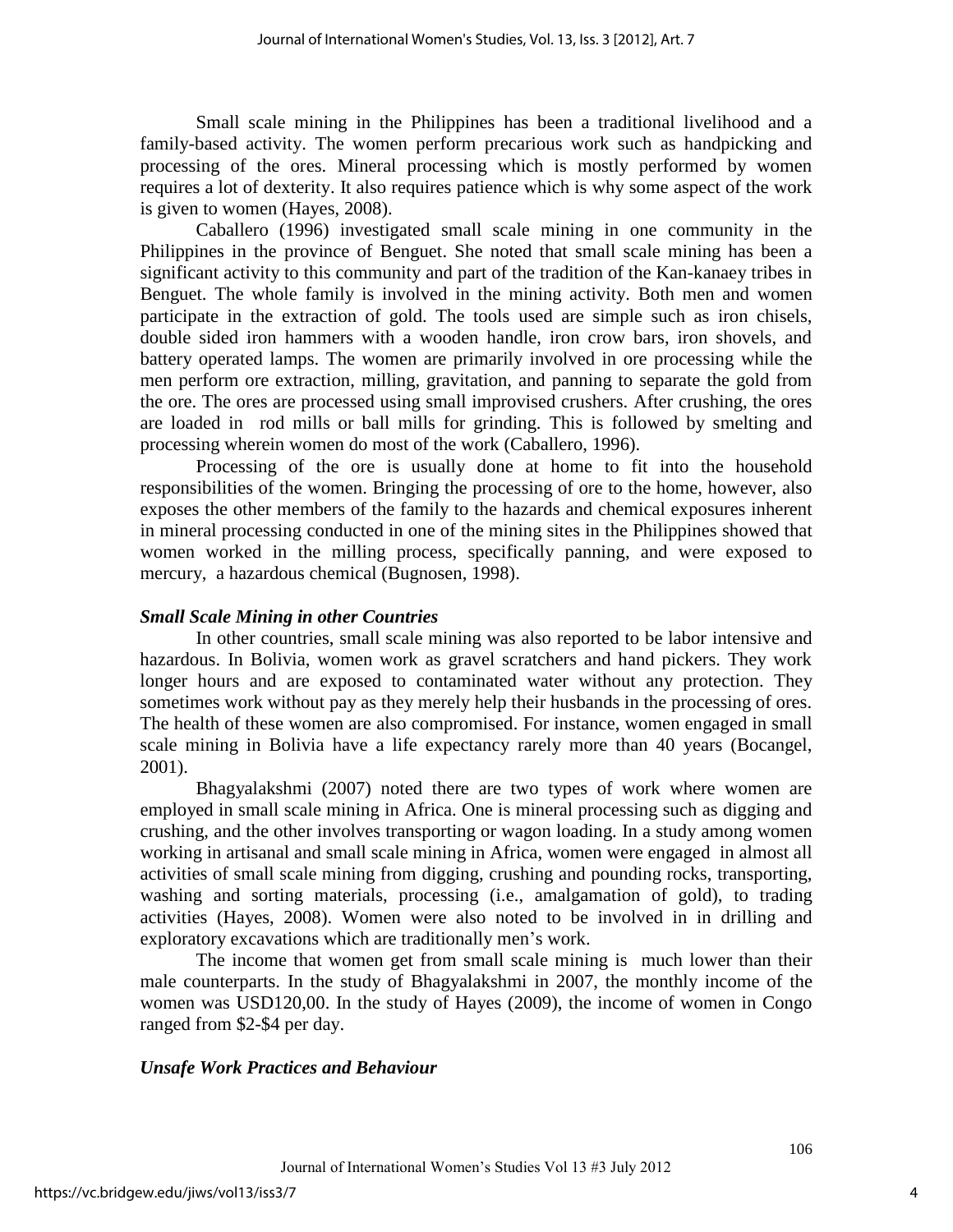One of the most common occupational health and safety deficiencies in small scale mining is lack of awareness of the risks in mining coupled with lack of education and training (Henstschel et al., 2002). In the study of Hayes (2009), women engaged in small scale mining in Congo were found exposed to various health risk factors such as poor hygiene, malnutrition, and difficulty of work. The study also found that there was a high rate of miscarriages due to accidents and stress inherent in mining work.

The women miners are also found lacking in proper protective equipment. According to Bhagyalakshmi (2007), women in small scale mining are not provided with or do not have protective equipments such as masks, goggles, shoes and helmets since they only involved in ancillary work. In Papua New Guinea, personal protective equipment (PPE) was never been used in small scale mining activities. In the study of Hentschel et. al. (2002), the small scale miners purchase their own safety equipments such as helmet, boots, gloves, and face mask. Hentschel (2002) underscored that non-use of safety equipment is due to lack of awareness, lack of training, non-application of safety regulation, and illiteracy.

#### *Occupational Hazards in Mines*

One of the most popular issues in mining is non-compliance with occupational health safety standards. Many small scale mining operations are said to be lacking in the following- safety regulations, reinforcement of mine safety requirements, awareness of the risks inherent in mining, and access to better equipments (Hentschel et. al., 2002). These risk factors lead to higher health risks and poorer working conditions in small scale mining compared to formal and large scale mining. In fact, the incidence of accidents in small scale coal mining in Africa was found significantly higher than in large scale mines (Hentschel et. al., 2002).

Exposure to dust is another common hazard exposure among women in mining. This is supported by the study of Chakravorty (2001) which reported that the source of health problem among women in mining sites is dust. This is a high risk to women involved in ore crushing or working near ore crushing sites. In the study of Bhagyalakshmi (2007) among the women workers in Southwest India, towels were used by the women to cover their face as a protection from the red dusts generated by spraying off the manganese. The dust, when inhaled, can cause lung diseases and other respiratory ailments. Exposure to dust can also cause skin irritation and eye damage.

Miners who are constantly exposed to airborne particulates are vulnerable to systemic and respiratory diseases. Miners also suffer from musculoskeletal disorders such as back pain. Part of the small scale mining activities is the manual lifting of materials which is usually done by women. This type of work can cause back pain and injuries (Colina, 2006; Chakravorty, 2001).

There are other health risks attendant to women miners such as physical trauma, miscarriages due to stress and injuries, exposure to mercury and cyanide, and sexual violence and abuse. In Uganda, women working as salt miners were reported suffering from genital corrosions and miscarriages due to prolonged standing in concentrated saltwater (Hayes, 2008) The women also developed silicosis and mercury poisoning (Hayes, 2008).

Cyanide and mercury exposures are also risks that women face in mining. To extract gold from an ore, sodium cyanide is used. Liquid mercury is then used in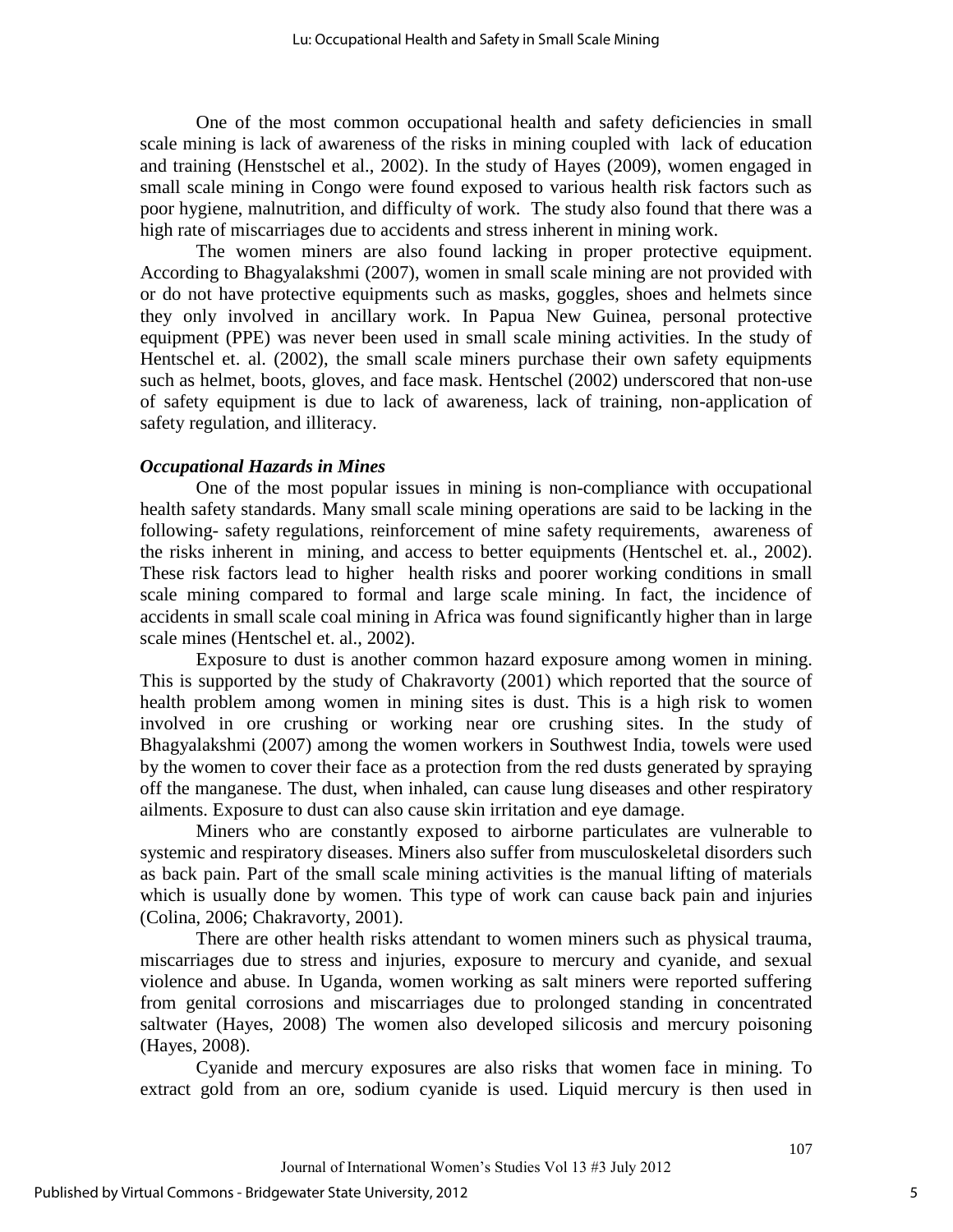amalgamation. Cyanide has the ability to block the transfer of oxygen from the blood to the tissues. Signs and symptoms of cyanide poisoning include rapid breathing, tremors, gasping, convulsions and death. Mild poisoning manifests in headache, dizziness and thyroid enlargement (Colina,2006). Findings of the study in and around small scale gold mining camps in Tanzania showed that workers handling mercury, mainly the small scale gold miners, were highly at risk of mercury poisoning (van Straaten, 2000). In the study of Veiga et. al (2006), high levels of mercury in the urine samples were detected among the eight amalgamation workers in Venezuela, and four workers showed symptoms of mercury poisoning such as nausea, stomach irritation, headache and behaviour changes.

#### *Mine Accidents and Injuries*

Mining is considered by ILO as one of the most unsafe human activities. In the study of the Institute for Occupational Health and Safety and Development (IOHSAD) in the Philippines, the reported leading types of accident in the mines included the following- being hit by falling objects, suffocation from chemical fumes, and crushing injuries. Other occupational health hazards in mining include exposure to intense heat, poor ventilation, vibration, dust, fumes, repetitive stress injury (RSI), intense noise, and biological hazards. In underground mining, poor ventilation causes respiratory failure that can cause brain malfunction or even death.

Most of the relevant causes of accidents among small scale miners are rock falls and subsidence, use of poorly maintained equipments, and non-compliance on wearing proper protective equipments, and safety practices. Erosion, suffocation, poisoning, explosion, and being trapped or buried are among the most common accidents. In the Cordillera region, results of MGB-CAR investigations showed that suffocation, drowning, falling, blasting, and rock fall were the most common causes of deaths in the region (DENR-MGB, 2011).

## *Environmental Pollution*

Women as mining workers are exposed to the harmful effects of physical, chemical, and ergonomic hazards in small scale mining. Even as not mining workers, women in communities that have small scale mining operations are still exposed to safety and health hazards due to contamination of the larger environment through water run offs, air contamination, and ground contamination from landslides and subsidence. The adverse effects of mining to the environment include contamination of water due to improper waste disposal from mines, erosion in the mining sites, and mercury and cyanide poisoning.

One of the adverse effects of small scale mining is contamination of rivers and lakes. River siltation and pollution due to small scale mining affect drinking water. Mercury contamination in water system disrupts the aquatic ecosystem and then eventually affects humans (Veiga et. al., 2006). In the Philippines, mining sites are near rivers and lakes, thus increasing the risk of water pollution. In other communities, dumping of mine tailing and effluents directly into the nearby rivers and lakes is one of the major pollutants. erosion and deforestation (Veiga et. al., 2006). Mercury and cyanide are the two significant chemicals used in mining. The downside of this is that mercury is poisonous to humans and other living organisms and the effect is aggravated through bioaccumulation. Cyanide is also poisonous to both domestic and wild animals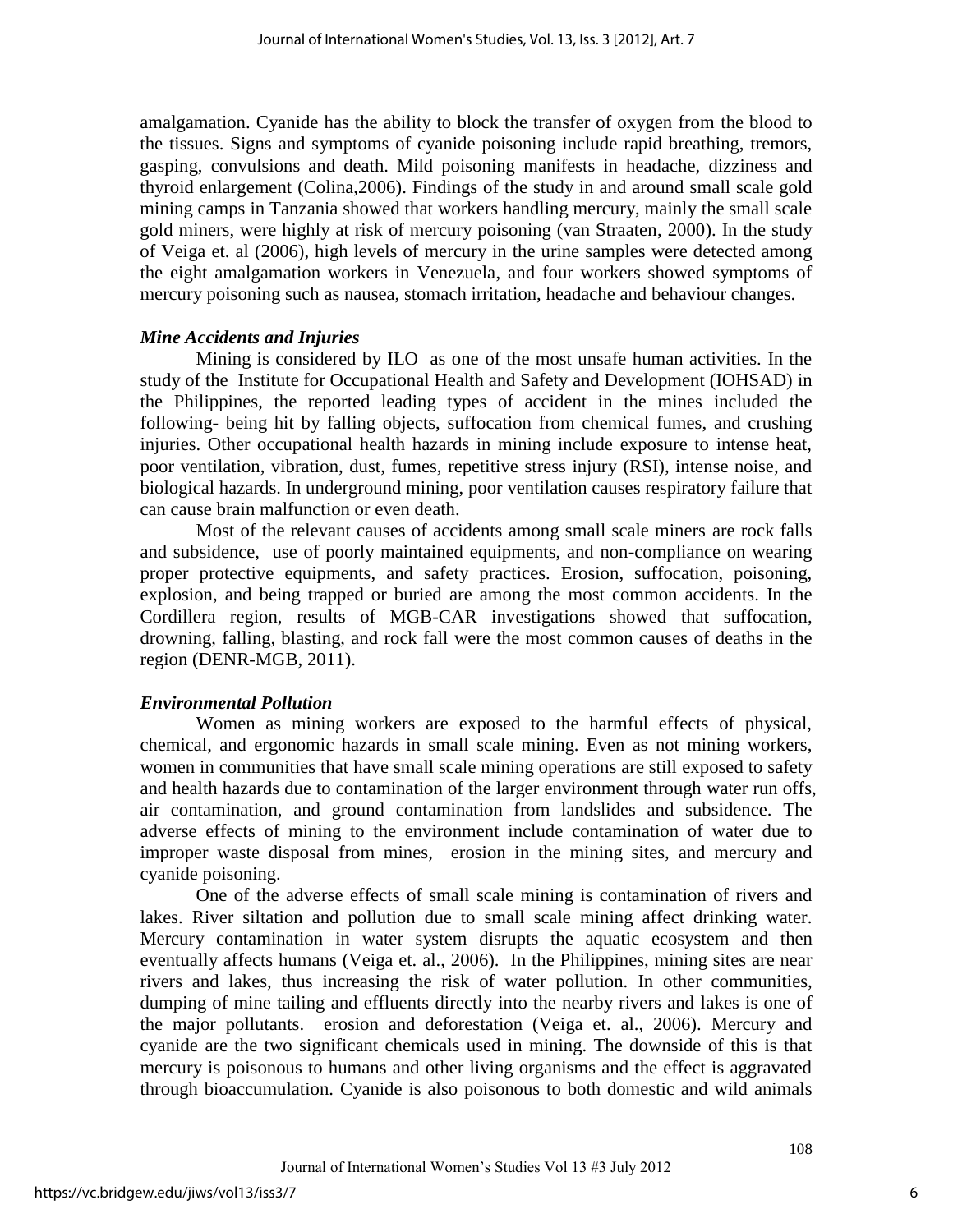(Shoko, 2002). In the study of Babut et. al. (2003) in Ghana, high concentrations of mercury were found in the sediments and fishes collected in the rivers close to mining sites. Water samples collected from a lake near mines operated in Tanzania were also found contaminated with mercury at significant concentrations (Shoko, 2002). In the Philippines, high level of mercury, 50 times up above the WHO limit among the miners was reported (Zubiri, 2010).

#### *Social and Political Issues Associated withSmall Scale Mining*

Minerals can be a contested commodity. In sub-Saharan Africa, The artisanal and small-scale mining (ASM) sectors are usually characterized by conflict minerals, fatal diseases, smuggling, criminal activity and civil war. The sector is burdened with issues of child labour, gender inequality, spread of HIV/AIDS, environmental devastation, poor health and safety, migrant workers, lack of capital and fair markets, and conflict with the private large-scale mining sector. The paper of D'Souza in 2005 discussed the complexity of drivers, challenges, constraints and issues that characterize the sector and considers the potential solutions through sustainable livelihoods in the ASM sector and overall poverty alleviation, institutional capacity, and gender mainstreaming.. Along with this, Quiroga in 2002 has shown in a case study that small scale miners are impoverished, and therefore outlines strategies on how to move forward towards social equity vis-à-vis foreign investors, among others.

Environmental mismanagement can occur in the nexus between large-scale mines and national or regional government, as well as between local government and smallscale mining operations. Crowson pointed out that certainly the standards and accountability demanded and required by society have risen, and there is more public debate in the area of mining and the environment. This led to the formulation of corporate social responsibility (CSR) policies and strategies (Jenkins, 2004) in which the company must have its own strategies for social responsibility to assist the needs of the community where they are operating.

With the above long list of possible environmental and health impact of mining, there is a need to come up with strong policies and programs with efficient implementation. The old school mining orthodoxy which is merely focused on the exploitation of mineral deposits solely for technical and economic gains is long over, and does not solve the problems and issues in small scale mining. The old mining school also focuses on men's hazards in mining and therefore muted the need for gender-sensitive and gender-responsive policies and programs for women in this sector. New policies for the mining industry should also be leveraged in terms of recent global movements, e.g. globalization, economic interdependence and decentralization of government, and the emergence of civil society and social movements as political factors. There is also what we call the mining and the environmental agenda which address both the technical and social issues of mining aimed at working within the framework of sustainable development (Khanna, 1999).

## *Policy Orientations with Gender Perspective*

According to the International Labour Organization (2012), artisanal and small scale mining worldwide is characterized by the following: 1) That nearly 13 million people work in this sector around the globe, and about 100 million depend on it for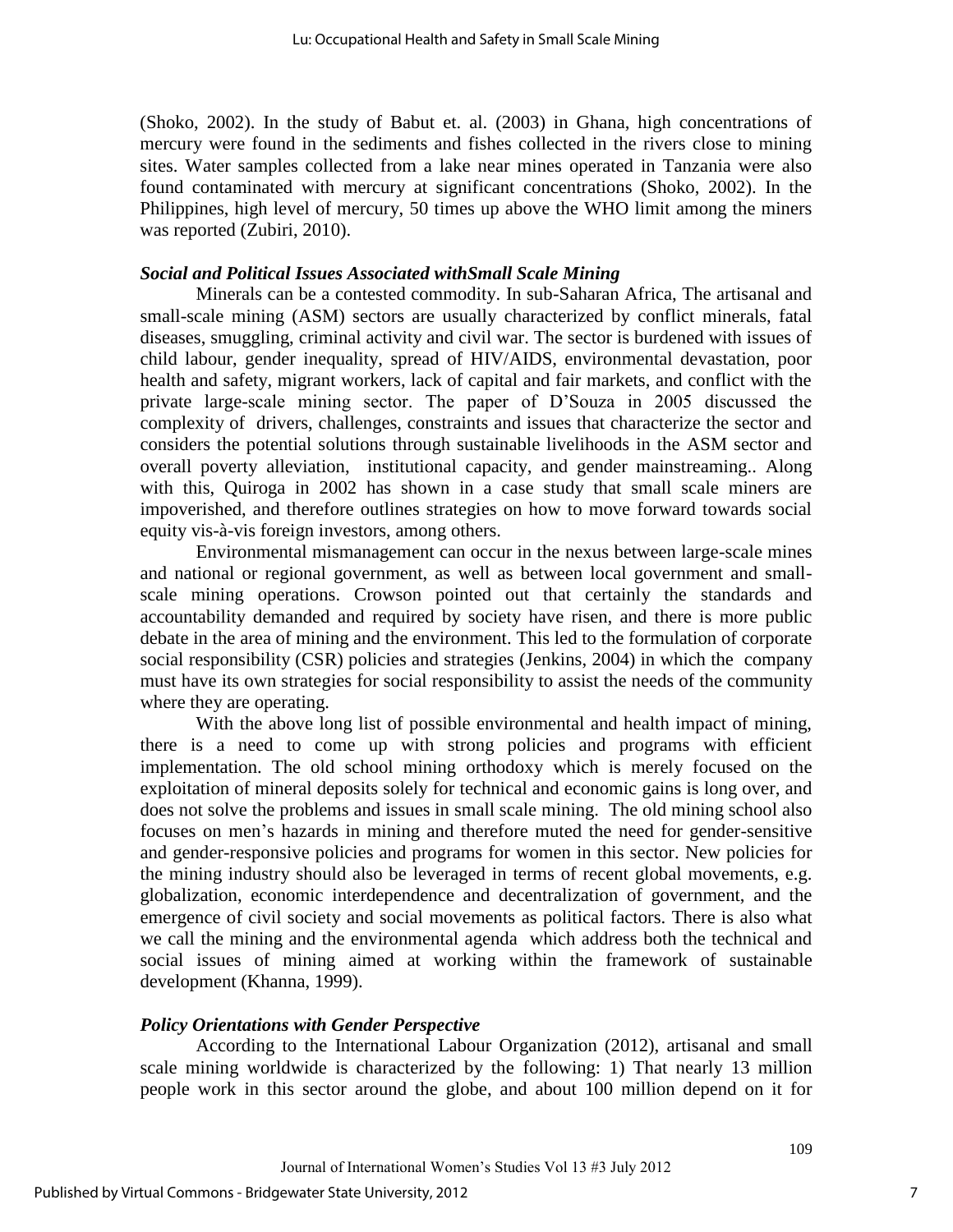livelihood and income; 2) That women provide about 50% of the labour force for small scale mining, but their compensation lags behind that of their male counterparts, or remain unpaid as it comes in the form of assistance to the male family members engaged in such work; 3) A large number of children are also engaged in artisanal and small scale mining; for instance, 30% of the work is provided by children in Ghana; 3) Many of these artisanal and small scale mining operations are done illegally, for instance, ILO estimates that about USD400 million worth of gemstones are exported annually from Madagascar illegally; 4) Since many of the small scale mining activities operate illegally, government regulations of safety and health standards are not enforced or complied with, and hence, millions die or are injured annually due to mining work, including women and children; 5) Among the noted illnesses associated with artisanal and small scale mining are fatal diseases such as silicosis and mercury poisoning that extend beyond the workforce to the communities within and outside the mining areas, both in the present and fture generations.

Further, the impact of work and the labour force on women is not merely economic in nature, but social as well. This was reiterated by ILO (2009) in its assessment that women are often in disadvantaged position in comparison to men all over the world in terms of access to labour markets. The UN reports showed that women have been tapped in precarious work, seasonal work, and traditional work which are characterized by low earnings and low socio-economic recognition. There is a significant earnings gap between male and females beyond that which could be attributable to variations in skills, experiences and qualifications. This could be well said about women working in artisanal and small scale mining. The gains and projected advancement in the economic and social development of the country could be greater if the contribution of women is factored in at the very start, not merely as incidental, but a major actor in the labour force. Besides, the collateral impact of women's gains in economic productivity translates to greater social benefits for the rest of the household.

Based on these global statistics, the challenge for dialogue of the risks and dangers in artisanal and small scale mining in the policy agenda of governments is expedient. Women lag behind the males in compensation. In the Philippines, women work without pay as they assist the male members of the family in this livelihood (Colina, 2006). Women's health and safety are also compromised. Hence, a gender perspective should be accommodated in the policy directives in mining since involvement of women usually involves children as well. The health and safety hazards as well as poor working conditions to which a woman is exposed to extend to affect the entire household, including children. The woman's vulnerable position economically and health-wise also affects the economic and social condition of the entire household due to the varied roles that she takes.

Policy orientations should factor in women's roles in economic recovery. When governments design fiscal and monetary packages as economic stimulus, special focus should be put on women's existing marginalized position relative to men, and likewise accommodate economic and social growth targets for women. The explicit inclusion of women in policies and programs of government would only benefit the society and the household because of the undeniable contribution of women in productivity as well as their crucial and central role in the economic and health status of the family.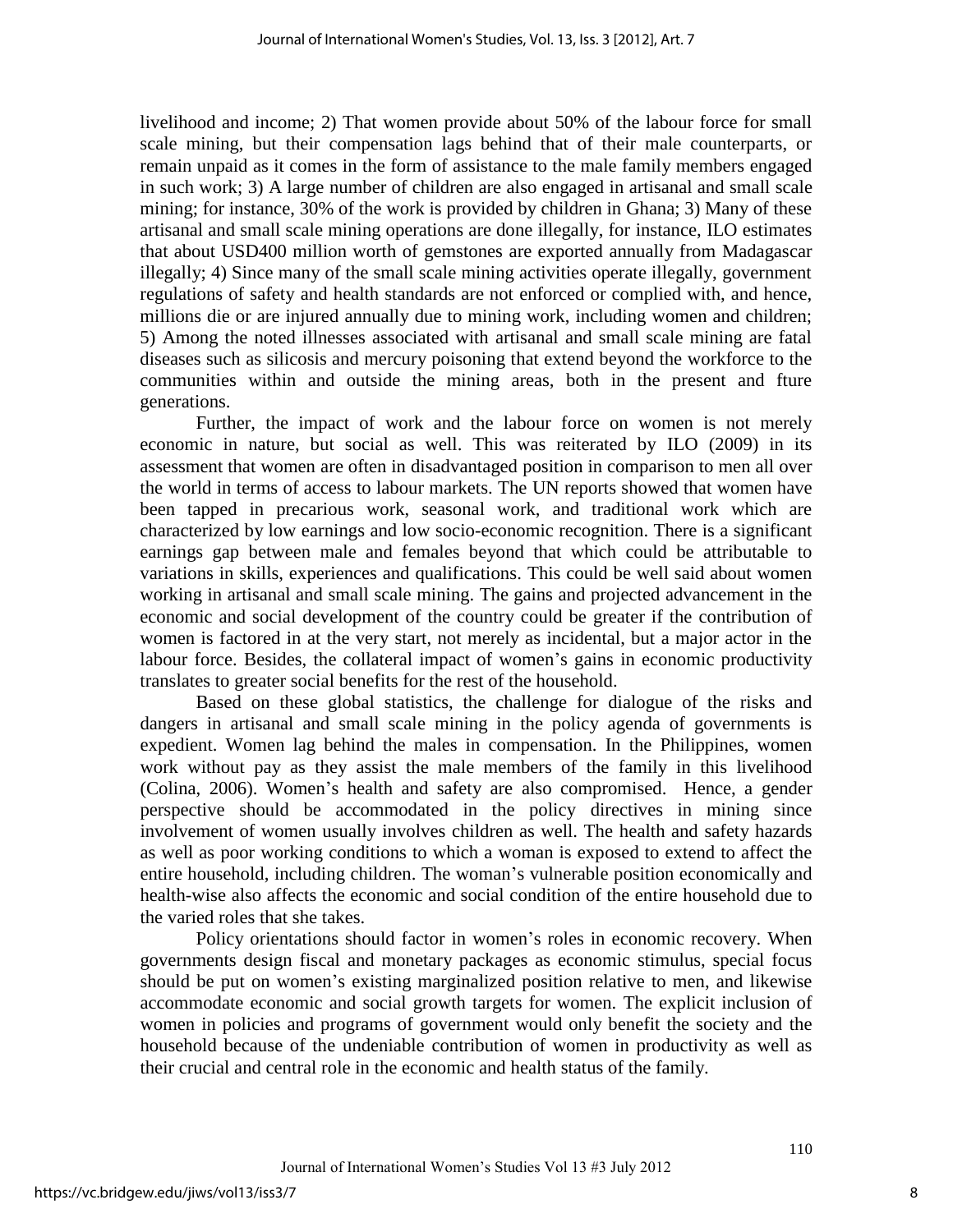The Philippines is currently reformulating its mining law. This law should not only embody the technical aspects and legal coverage of mining and mining activities, but include legal frameworks for protecting women from the hazards of mining. This should be considered within the wider rubric of humane working conditions for women, sound labour relations, decent work, rights at work, social protection and social dialogue.

#### **Conclusion**

Small scale mining is considered as an important contributor to social and economic well being of many people in poor and remote communities. Based on the above cited studies and data, women in small scale mining are at risk to various hazards. They lack proper education and training on safety work practices. They lack awareness on the hazards posed by the chemicals they handle. Hence, there is a need for surveillance and regulation by both national and local governments on this type of economic activity. Gender sensitive approaches that center on occupational health and safety of women in small scale mining should be implemented. Developmental projects of governments, however, should include provision of a more environmentally viable and sustainable employment for women.

The search for sustainable development and the consensus expressed at international conferences during the last decade have deepened social awareness and set the stage for enhanced social responsiveness in the mining sector. Since women are a vulnerable segment of the mining sector, special attention should be afforded to them, both in the areas of occupational safety and health as well as in the provision of more sustainable and environmentally viable forms of employment and productivity.

#### **Bibliography**

- Aryee BNA, Ntibery BK, Atorkui E. 2003. Trends in the small-scale mining of precious minerals in Ghana: a perspective on its environmental impact. Journal of Cleaner Production 11: 131–140.
- Asia Pacific Learning Event. 2005. Summary of Lessons Learnt about Small Scale Mining in the Asia-Pacific Region. Available from [http://www.psdn.org.ph/aple/statement.htm. Accessed on August 26,](http://www.psdn.org.ph/aple/statement.htm.%20Accessed%20on%20August%2026) 2011.
- Babut M, Sekyi R, Rambaud A, Potin-Gautier M, Tellier S, Bannerman W, Beinhoff C. 2003. Improving the environmental management of small-scale gold mining in Ghana: a case study of Dumasi. Journal of Cleaner Production 11: 215–221.
- Bhagyalakshmi M. 2007. Artisanal and Small-scale Mining in Asia-Pacific Case Study Series. 14. Available from [www.asmasiapacific.org.](http://www.asmasiapacific.org/) Accessed on August 26, 2011.
- Bocangel D. 2001. Small-scale Mining on Bolivia: National Study Mining Minerals and Sustainable Development. Mining, Minerals and Sustainable Development 71.
- Bugnosen, E., 1998, The Kias Gold Mine, Philippines, In: Small-scale gold mining: Examples from Bolivia, Philippines, and Zimbabwe, ILO, Available from [www.ilo.org/public/english/d](http://www.ilo.org/public/english/)ialogue/sector/papers/goldmine. Accessed on August 26, 2011.

111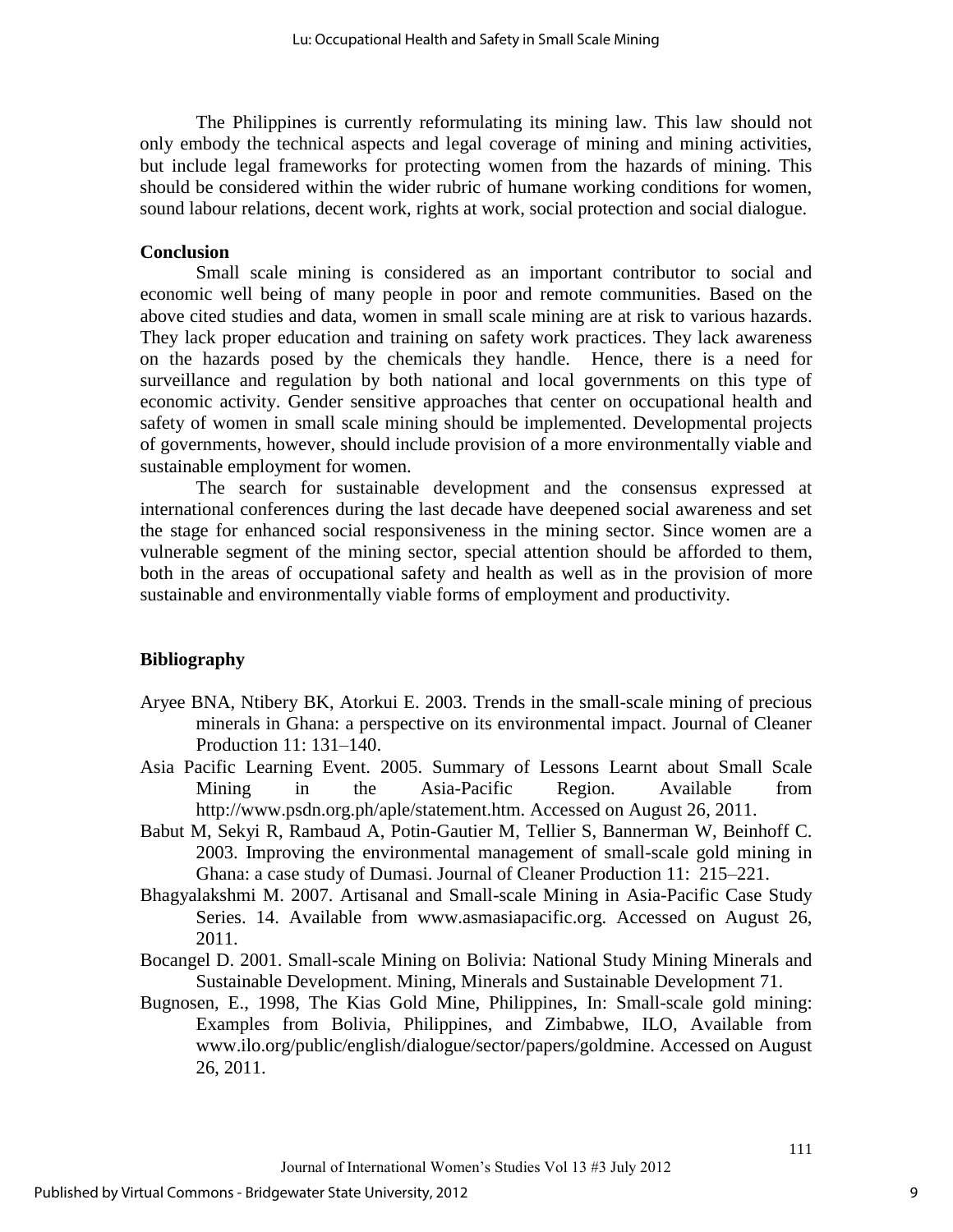- Bureau of Labor and Employment Statistics-Department of Labor and Employment (BLES-DOLE). 2010. Gender Statistics on Labor and Employment. [http://www.bles.dole.gov.ph.](http://www.bles.dole.gov.ph/) Accessed on August 26, 2011.
- Caballero EJ. 1996. Gold from the Gods:Traditional Small Scale Miners: Women Miners in the Philippines. 263 pp, Giraffe Books, Quezon City, Philippines.
- Chakravorty SL. 2001. Artisanal and Small-scale Mining in India. Mining, Minerals and Sustainable Development 78.
- Community and Small Scale Mining (CASM). 2007. Community and Small Scale Mining (CASM): Gender Session Report. Available from [http://commdev.org/.](http://commdev.org/) Accessed on August 26, 2011.
- Community and Small Scale Mining (CASM). 2011. Gender. Available from [http://artisanalmining.org/casm/node/1743. Accessed on August 26,](http://artisanalmining.org/casm/node/1743.%20Accessed%20on%20August%2026) 2011.
- Colina P. 2006. Briefing on Mining in the Philippines and the effects on Occupational Health and Safety of Mine Workers. Presented on Conference on Coal Mining in Renmin University, Beijing. Available from [http://www.iohsad.org/.](http://www.iohsad.org/) Accessed on July 30, 2011.
- Crowson P. 1998. Environmental and community issues and the mining industry. Natural Resources. 22 (2):127-130.
- D'Souza KP. 2005. Artisanal and small-scale mining in Africa: the poor relation. Geological Society. London Special Publications. 250: 95-120.
- Department of Environment and Natural Resources- Mines and Geosciences Bureau (DENR-MGB). 2011. [Mine Accidents Higher in Small Scale Mines.](http://www.mgbcar.ph/?q=content/mine-accidents-higher-small-scale-mines) Available from [http://www.mgbcar.ph/.](http://www.mgbcar.ph/) Accessed on July 30, 2011.
- DENR-MGB, Mining Industry Statistics. 2010. Available from [http://www.mgb.gov.ph/.](http://www.mgb.gov.ph/pgs.aspx?pgsid=9) Accessed on November 16, 2010.
- Dreschler B. 2001. Small-scale Mining and Sustainable Development within the SADC Region. Mining, Minerals and Sustainable Development 84.
- Economic Commission for Africa. 2002. Compendium on Best Practices in Small Scale Mining in Africa. Available from http://www.uneca.org. Acessed on August 26, 2011.
- Guye, D. 2001. Small-scale mining in Burkina Faso. Mining, Minerals and Sustainable Development (MMSD) Working Paper 73, International Institute for Environment and Development (IIED), London.
- Hatheway, A. 2007. Mining and Its Impact on the Environment FG. Envi and Engg Geosci. 13(3): 270-72.
- Hayes K. 2008. Artisanal and Small Scale Mining and Livelihoods in Africa. Presented on 20th Annual Meeting of the Governing Council of the Common Fund for Commodities. Tanzania. Available from [http://www.pactworld.org.](http://www.pactworld.org/) Accessed on August 26, 2011.
- Hayes K. 2009. Women in Artisanal Mining in the Democratic Republic of Congo. Available from [http://www.pactworld.org.](http://www.pactworld.org/) Accessed on August 26, 2011.
- Hentschel T, Hruschka F. Priester M. 2002. Global Report on Artisanal and Small-scale Mining. Mining, Minerals and Sustainable Development 70.
- Nyambe JM, Amunkete T. 2009. Small-Scale Mining and Its Impact on Poverty in Namibia: A Case Study of Miners in the Erongo Region. Available from [http://www.tips.org.](http://www.tips.org/) Accessed on August 26, 2011.

112